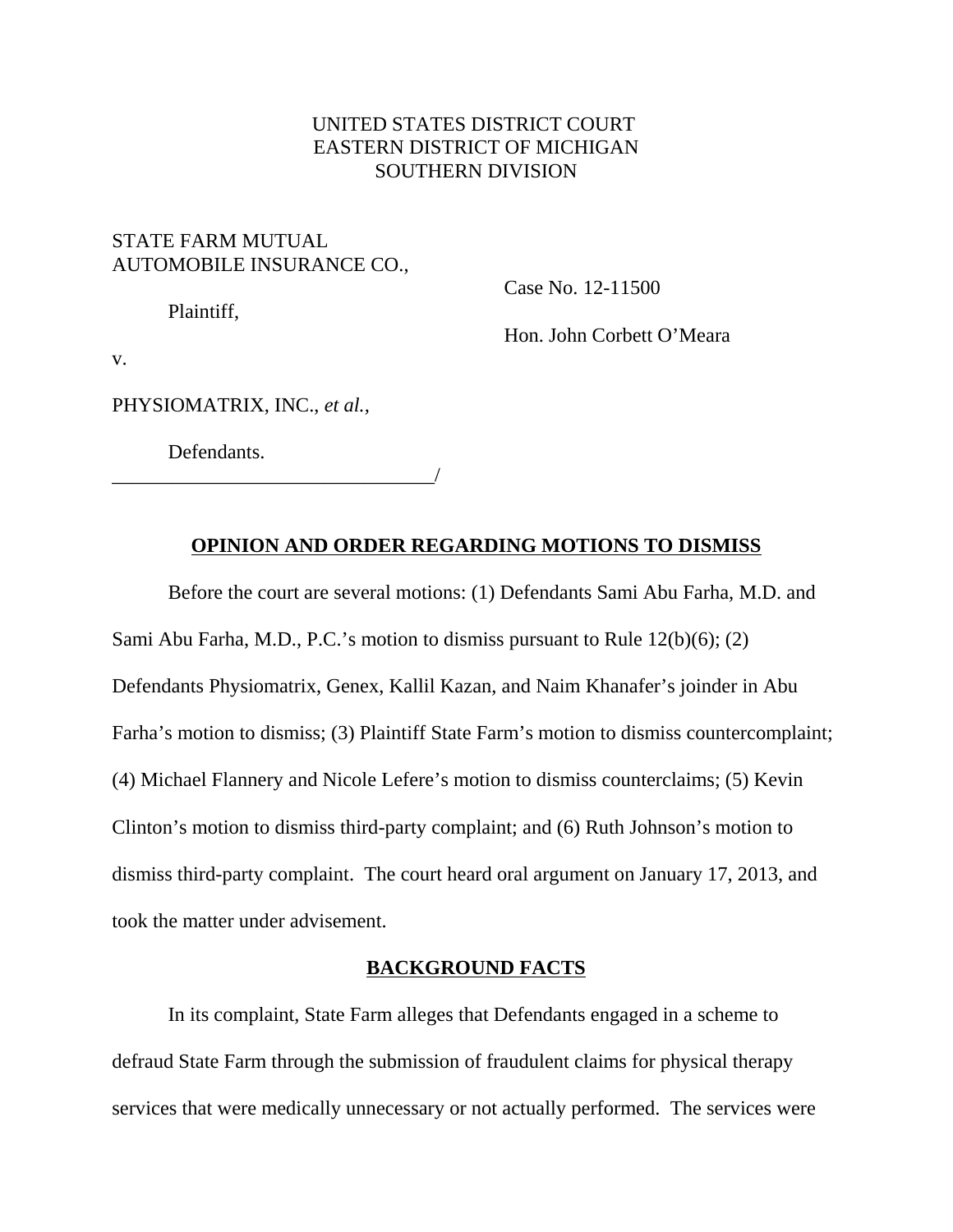provided to patients who were involved in motor vehicle accidents and eligible for Personal Injury Protection benefits under State Farm policies. The physical therapy clinics allegedly involved in the scheme are Defendants Physiomatrix and Genex, of which Defendants Kallil Kazan and Naim Khanafer are shareholders and officers. Defendants Sami Abu Farha and Tete Oniang'o are physicians who allegedly provided fraudulent diagnoses and prescriptions to patients to allow them to obtain unnecessary physical therapy treatment at the Physiomatrix and Genex clinics ("the Clinics"). State Farm essentially alleges four causes of action against Defendants: (1) common law fraud; (2) violations of 18 U.S.C.  $\S$  1962(c) and (d) (RICO); (3) unjust enrichment; and (4) declaratory judgment.

Defendants Physiomatrix and Genex filed counterclaims against State Farm and a third-party complaint against two State Farm employees, Michael Flannery and Nicole Lefere, as well as Michigan Secretary of State Ruth Johnson and Michigan Commissioner of Insurance Kevin Clinton. Physiomatrix and Genex allege that State Farm and its employees violated RICO by fraudulently issuing blanket denials of legitimate PIP claims. Defendants also allege that State Farm violated 42 U.S.C. §§ 1983, 1985, and 1986 by denying claims assigned to it from the state Assigned Claims Facility based upon the race, religion, alienage, or national origin of the health care providers involved. Defendants seek a declaratory judgment against the Michigan Commissioner of Insurance Kevin Clinton and Secretary of State Ruth Johnson, requiring them to order State Farm to cease its allegedly illegal conduct and suspend, revoke, or limit its authority to act in

 $-2$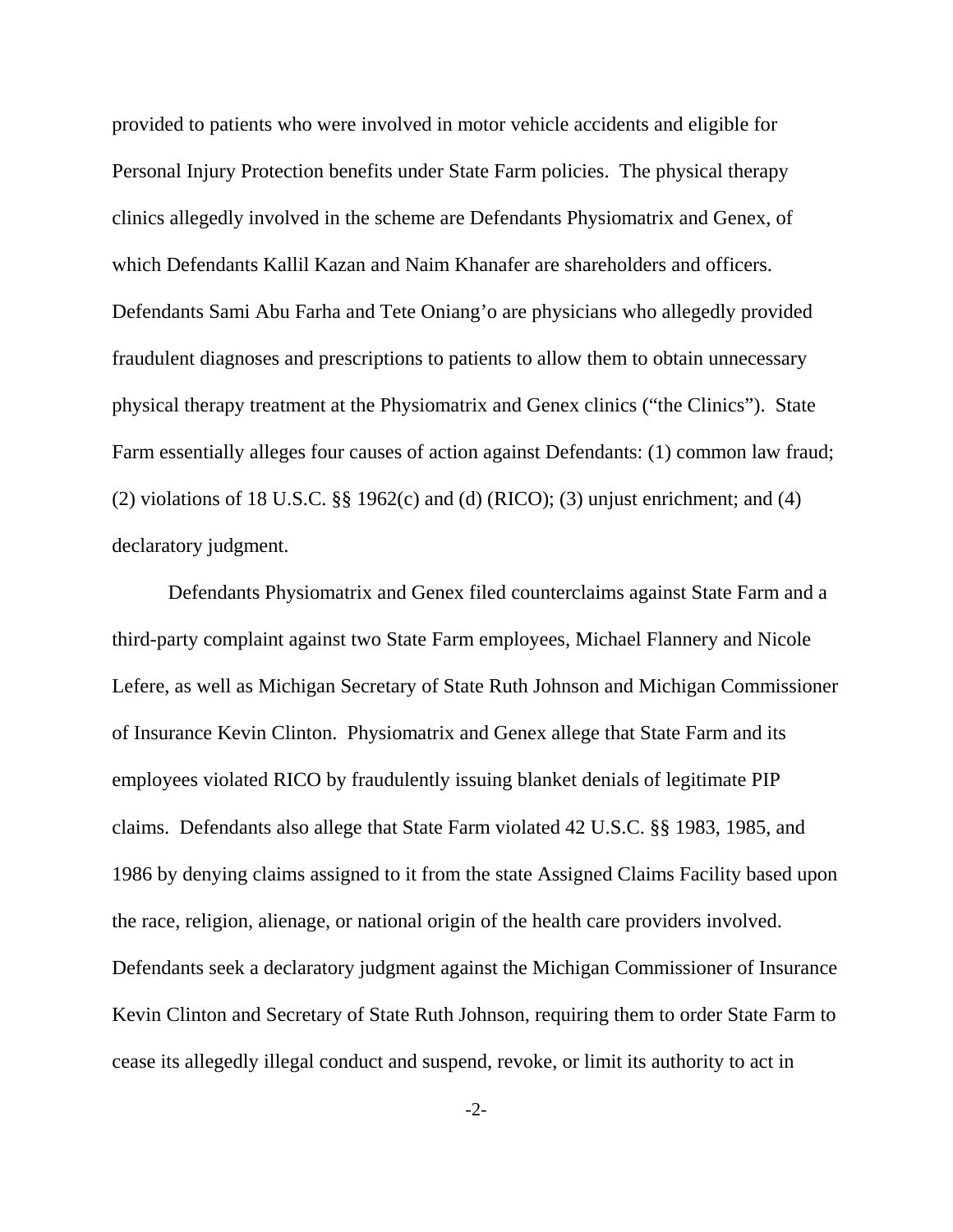Michigan.

#### **LAW AND ANALYSIS**

#### **I. Standard of Review**

Under Fed. R. Civ. P. 8(a)(2), a complaint must contain "a short and plain statement of the claim showing that the pleader is entitled to relief." Although this standard does not require "detailed factual allegations," it does require more than "labels and conclusions" or "a formulaic recitation of the elements of a cause of action." Bell Atlantic Corp. v. Twombly, 550 U.S. 544, 555 (2007). Rather, to survive a motion to dismiss, the plaintiff must allege facts that, if accepted as true, are sufficient "to raise a right to relief above the speculative level" and to "state a claim to relief that is plausible on its face." Id. at 570. See also Ashcroft v. Iqbal, 129 S.Ct. 1937, 1949-50 (2009). "A claim has facial plausibility when the plaintiff pleads factual content that allows the court to draw the reasonable inference that the defendant is liable for the misconduct alleged." Id. at 1949. See also Hensley Manuf. v. Propride, Inc., 579 F.3d 603, 609 (6<sup>th</sup> Cir. 2009).

## **II. Dr. Abu Farha's Motion to Dismiss State Farm's Complaint**

Defendants Sami Abu Farha, M.D., and Sami Abu Farha, M.D., P.C. (collectively referred to as "Abu Farha") seek dismissal of State Farm's complaint pursuant to Rule 12(b)(6). Defendants Physiomatrix, Genex, Kazan, and Khanafer filed a notice of joinder in Abu Farha's motion. (Defendants Tete Oniang'o, M.D., and Tete Oniang'o, M.D., P.L.L.C. have filed neither a motion nor joinder.)

Abu Farha seeks dismissal on four grounds: (1) State Farm does not have a private

-3-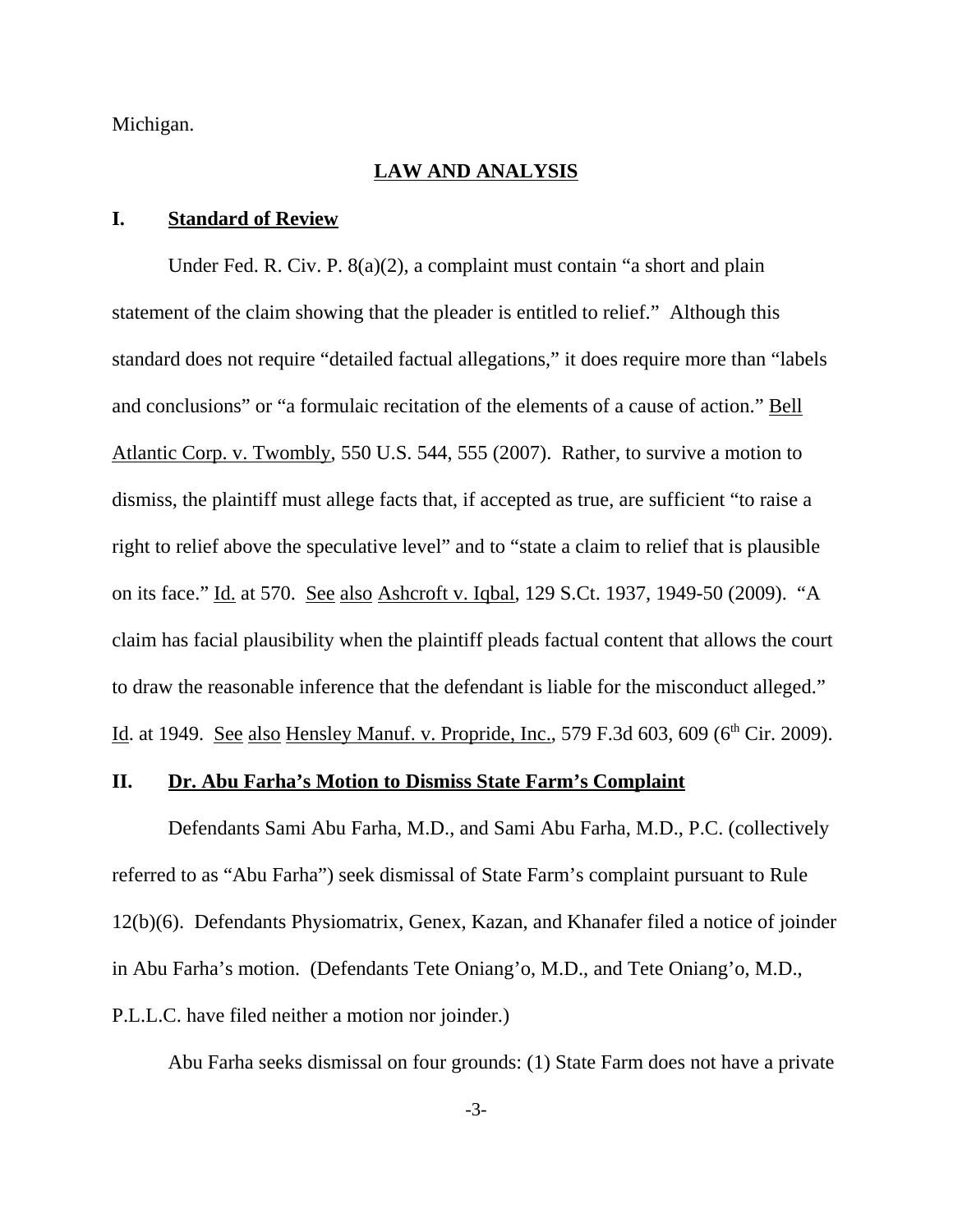cause of action under the No-Fault Act and the Act has abrogated its common law claims; (2) State Farm's RICO claims are "reverse pre-empted" by the McCarran-Ferguson Act; (3) State Farm has failed to plead facts sufficient to support a fraud or RICO action; and (4) State Farm has failed to plead facts sufficient to support a claim of unjust enrichment.

## **A. Private Right of Action under No-Fault Act/Common Law Claims**

Abu Farha contends that State Farm does not have a private right of action under the Michigan Insurance Code, which provides that fraudulent claims for benefits are to be prosecuted by certain "authorized agencies." See M.C.L. 500.4501, 500.4511. It is true that M.C.L. 500.4511 does not provide a private right of action for a claim of insurance fraud. This argument is a bit of a red herring, however, because State Farm is not seeking relief under M.C.L. 500.4511.

Rather, State Farm has brought common law fraud and unjust enrichment claims. Abu Farha argues that these claims are superseded by the No-Fault Act. Abu Farha does not cite any persuasive authority for this proposition, however. For example, Abu Farha cites Allstate Ins. Co. v. Global Medical Billing, Inc. (Case No. 09-14975, E.D. Mich., Zatkoff, J.), which is distinguishable. In that case, the insurer sought relief under M.C.L. 500.4511, relief which State Farm is not seeking here. Further, the court in Global Medical found that the plaintiff insurer lacked standing because it had not suffered an injury in fact – an argument that is not applicable here.

The Michigan Supreme Court has recognized that a "fraud claim is clearly distinct from a no-fault claim" and that a fraud claim may be brought against an insurer by an

-4-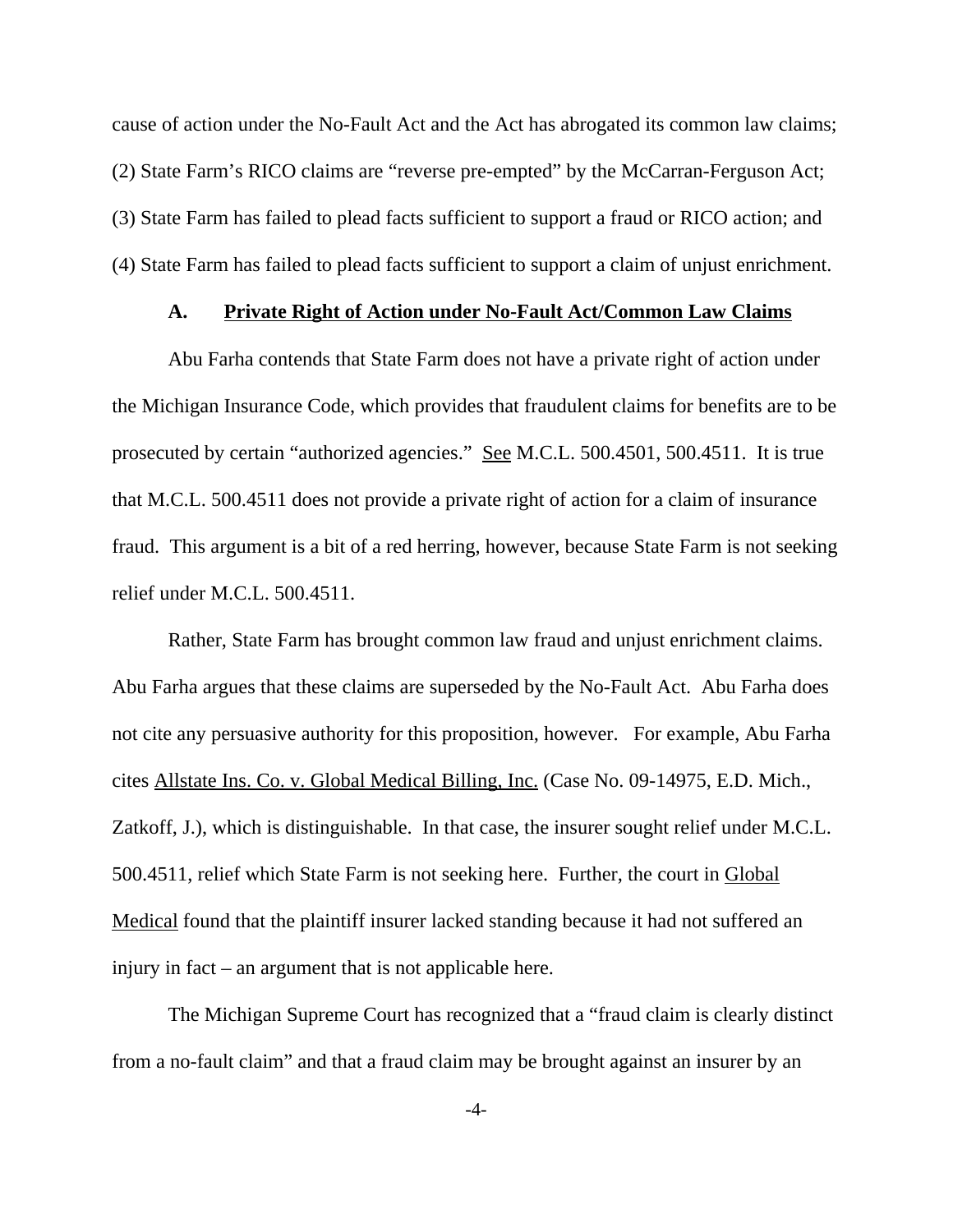insured in the No-Fault context. Cooper v. Auto Club Ins. Ass'n, 481 Mich. 399, 408-409 (2008). See also Paquette v. State Farm Mut. Auto. Ins. Co., 2009 WL 2168918 at \*3-4 (Mich. App. July 21, 2009) ("[D]efendant's contention that a fraud claim may not be maintained where the underlying misconduct arises from a no-fault action is simply without merit."). In contrast, there is no authority holding that the No-Fault Act supersedes a fraud or unjust enrichment claim.

In essence, Abu Farha is arguing that State Farm does not have a cause of action under the No-Fault Act for insurance fraud, and that State Farm also does not have a common law cause of action for fraud. There is no authority suggesting that insurers are without <u>any</u> remedy for insurance fraud. Accordingly, the court will deny Abu Farha's motion to dismiss State Farm's common law fraud and unjust enrichment claims.

#### **B. Reverse Preemption of RICO Claims**

 Abu Farha also contends that State Farm's RICO claims are reverse preempted by the McCarran-Ferguson Act, which provides that "[t]he business of insurance, and every person engaged therein, shall be subject to the laws of the several States which relate to the regulation or taxation of such business." 15 U.S.C. § 1012(a). The Act further provides that "[n]o Act of Congress shall be construed to invalidate, impair, or supersede any law enacted by any State for the purpose of regulating the business of insurance . . . unless such Act specifically related to the business of insurance." 15 U.S.C. § 1012(b). The Act "thus precludes application of a federal statute in face of state law 'enacted ... for the purpose of regulating the business of insurance,' if the federal measure does not

-5-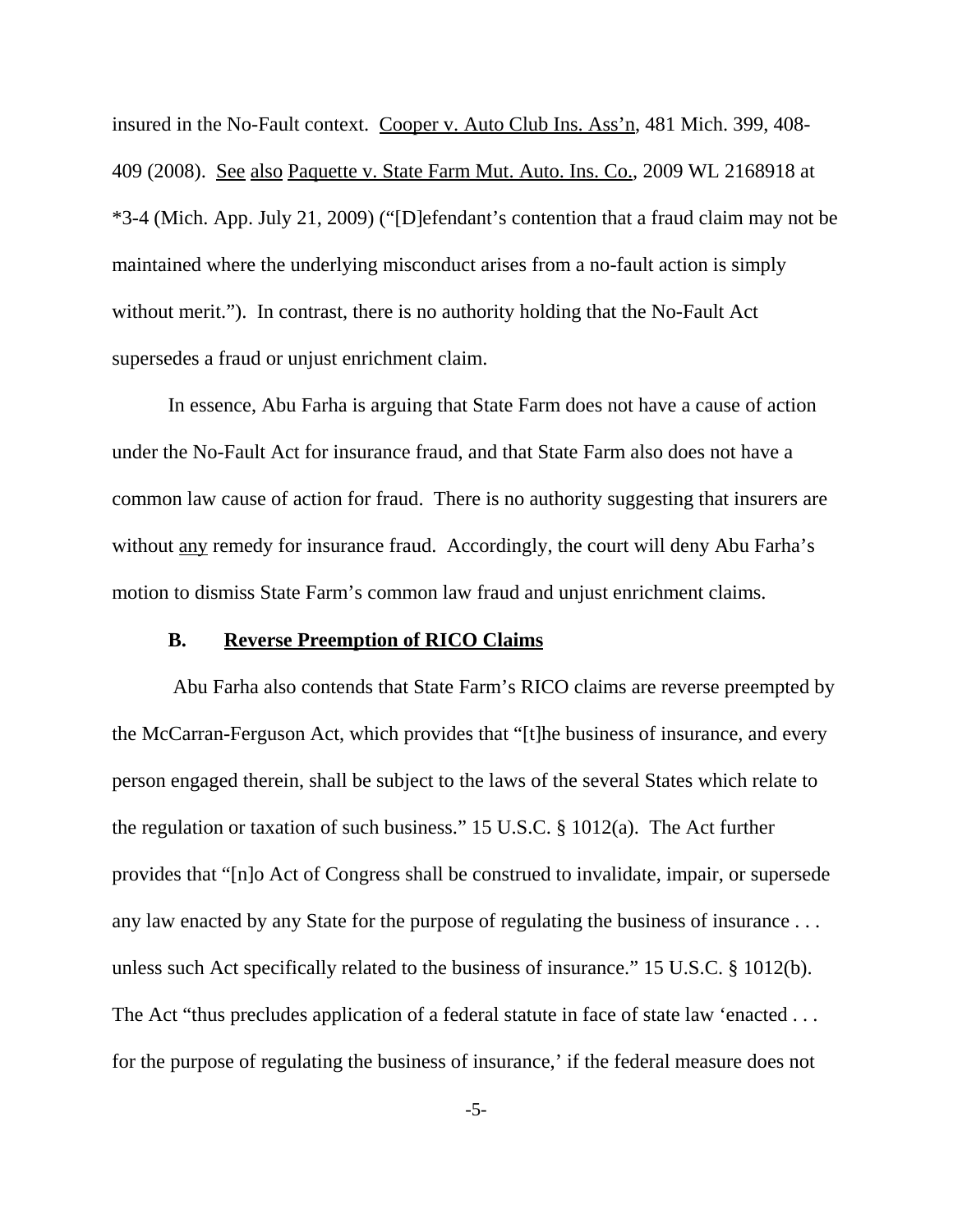'specifically relat[e] to the business of insurance,' and would 'invalidate, impair, or supersede' the State's law." Brown v. Cassens Transp. Co.,  $546$  F.3d 347,  $357$  ( $6<sup>th</sup>$ Cir.) 2008) (quoting Humana, Inc. v. Forsyth, 525 U.S. 299, 307 (1999)).

Abu Farha argues that the RICO claims are reverse preempted because (1) RICO does not specifically relate to the business of insurance; (2) the Michigan no-fault laws were enacted for the purpose of regulating the business of insurance; and (3) application of RICO would impair Michigan's no-fault laws. State Farm responds that (1) Defendants' fraudulent conduct is not "the business of insurance"; and (2) RICO would not invalidate, impair, or supersede Michigan's No-Fault Act.

The court need not undertake an analysis of whether the conduct here constitutes the "business of insurance," because the application of RICO would not impair Michigan's No-Fault Act. "When federal law does not directly conflict with state regulation, and when application of the federal law would not frustrate any declared state policy or interfere with a State's administrative regime, the McCarran-Ferguson Act does not preclude its application." Humana, 525 U.S. at 310.

Abu Farha argues that RICO conflicts with Michigan's insurance code because the No-Fault Act does not provide for a civil cause of action for insurance fraud. Rather, the insurance code provides for criminal prosecution and remedies for insurance fraud. See M.C.L. 500.4511 (fraudulent insurance acts punishable by up to four years in prison and fine of \$50,000). As discussed above, however, there is no legal authority suggesting that the insurance code has abrogated a common law action for fraud. In this regard, the

-6-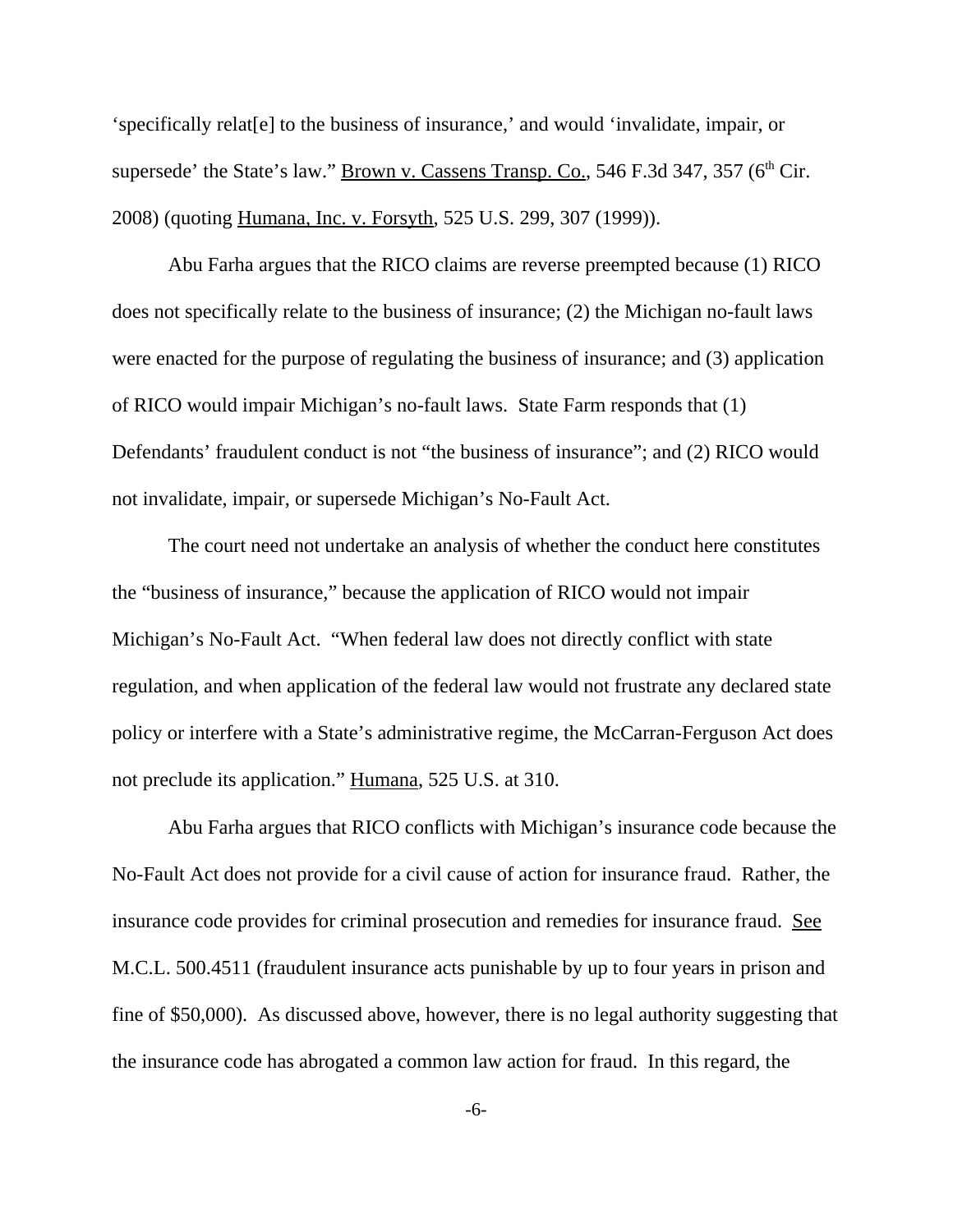application of RICO is consistent with state law, which provides civil liability for fraud. See Humana, 525 U.S. at 311-12 (finding RICO consistent with Nevada insurance scheme that provided "both statutory and common-law remedies to check insurance fraud").

This is in contrast to the case relied upon by Abu Farha, Riverview Health Inst. LLC v. Medical Mut. of Ohio, 601 F.3d 505, 515-19 ( $6<sup>th</sup>$  Cir. 2010). In Riverview, the plaintiff health care providers alleged that the defendant insurer schemed "to delay, diminish and deny payment of . . . lawful claims of patient-insureds as submitted by outof-network health providers." Id. The court noted that Ohio's Prompt Pay Act regulates the timely processing and payment of insureds' healthcare claims and provides for an administrative remedy for violations. The court further found that the Prompt Pay Act was the plaintiffs' "exclusive source of remedies," because the plaintiffs had no viable statutory or common law claims. Conversely, the court noted that Ohio's RICO statute covered fraud against insurers and that "[a]ccordingly, insurers still have a cause of action under both Ohio and federal RICO for fraud perpetrated against them by insureds." Id. at 519.

In this case, State Farm does not have an "exclusive remedy" under the Michigan Insurance Code for fraud that would conflict with the application of RICO. Nor is there evidence that the application of RICO would impair Michigan's regulatory scheme. Although the code provides for criminal penalties for insurance fraud, there is no indication that Michigan intended to preclude a common law civil cause of action. The

-7-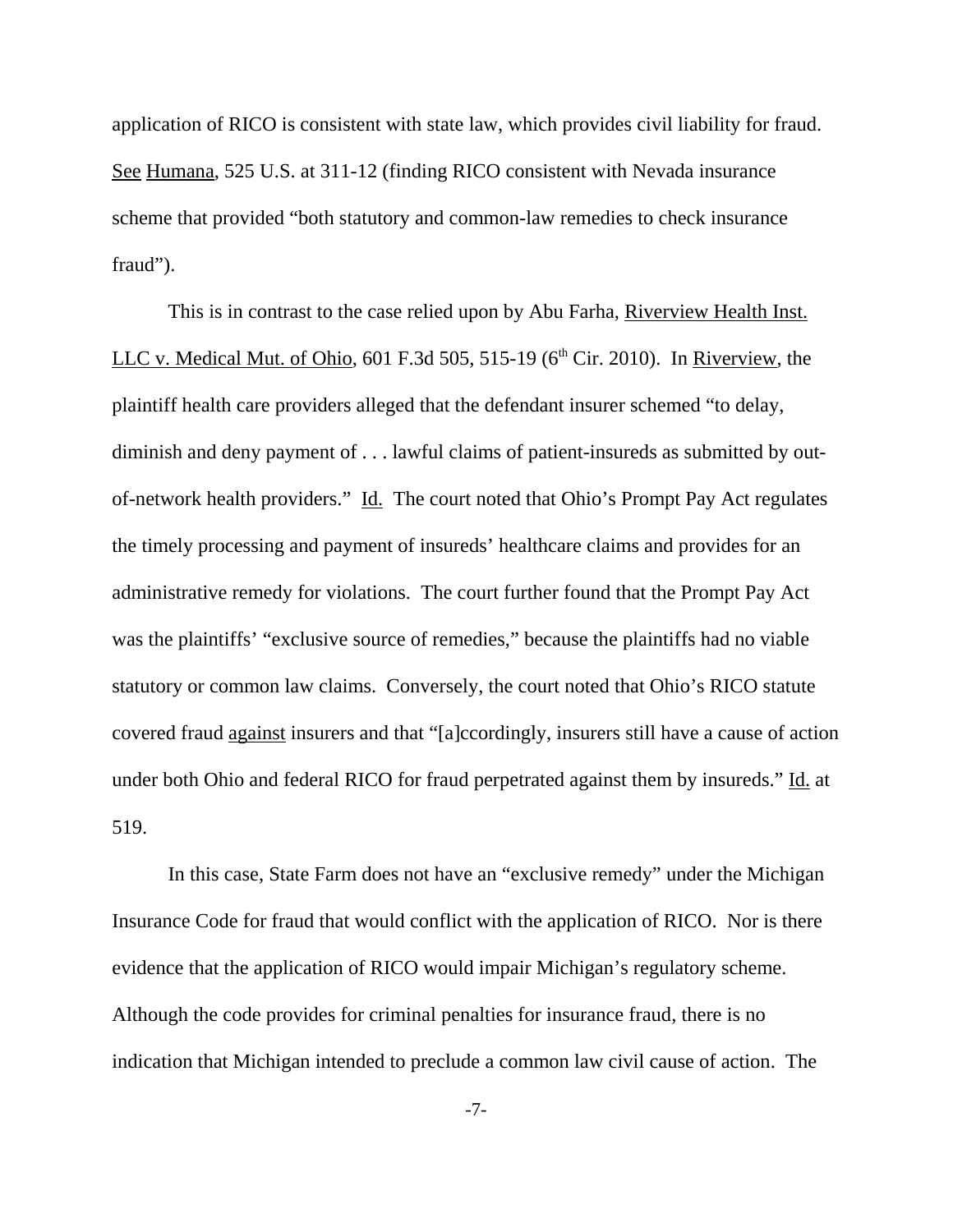court finds that RICO complements and augments, rather than impairs, Michigan's regulatory scheme. See also State Farm Mut. Auto. Ins. Co. v. Grafman, 655 F. Supp.2d 212, 224-225 (E.D. N.Y. 2009) ("Here, State Farm's RICO claims supplement, rather than disturb, New York's insurance regime by 'providing another vehicle by which to carry forth the substantive policies' of the State of New York."); Weiss v. First Unum Ins. Co., 482 F. 3d 254, 267 (3d Cir. 2007) ("[I]t is logical to assume, as the Supreme Court did in *Humana*, that deeming federal civil RICO suits to be unavailable because they would impair the state scheme would deprive insurers of an important weapon of selfdefense."); Brown v. Cassens Transp. Co., 546 F.3d 347, 362 (6<sup>th</sup> Cir. 2008) (finding claim for fraudulent denial of benefits under RICO does not "impair" Michigan's Worker's Disability Compensation Act scheme). State Farm's RICO claims are not reverse preempted by the McCarran-Ferguson Act.

## **C. Pleading Standards for RICO/Fraud Claims**

Abu Farha also argues that State Farm has not properly pleaded RICO or fraud claims. State Farm alleges that Defendants have violated 18 U.S.C. § 1962(c) of RICO, which provides:

> It shall be unlawful for any person employed by or associated with any enterprise engaged in, or the activities of which affect, interstate or foreign commerce, to conduct or participate, directly or indirectly, in the conduct of such enterprise's affairs through a patter of racketeering activity or collection of unlawful debt.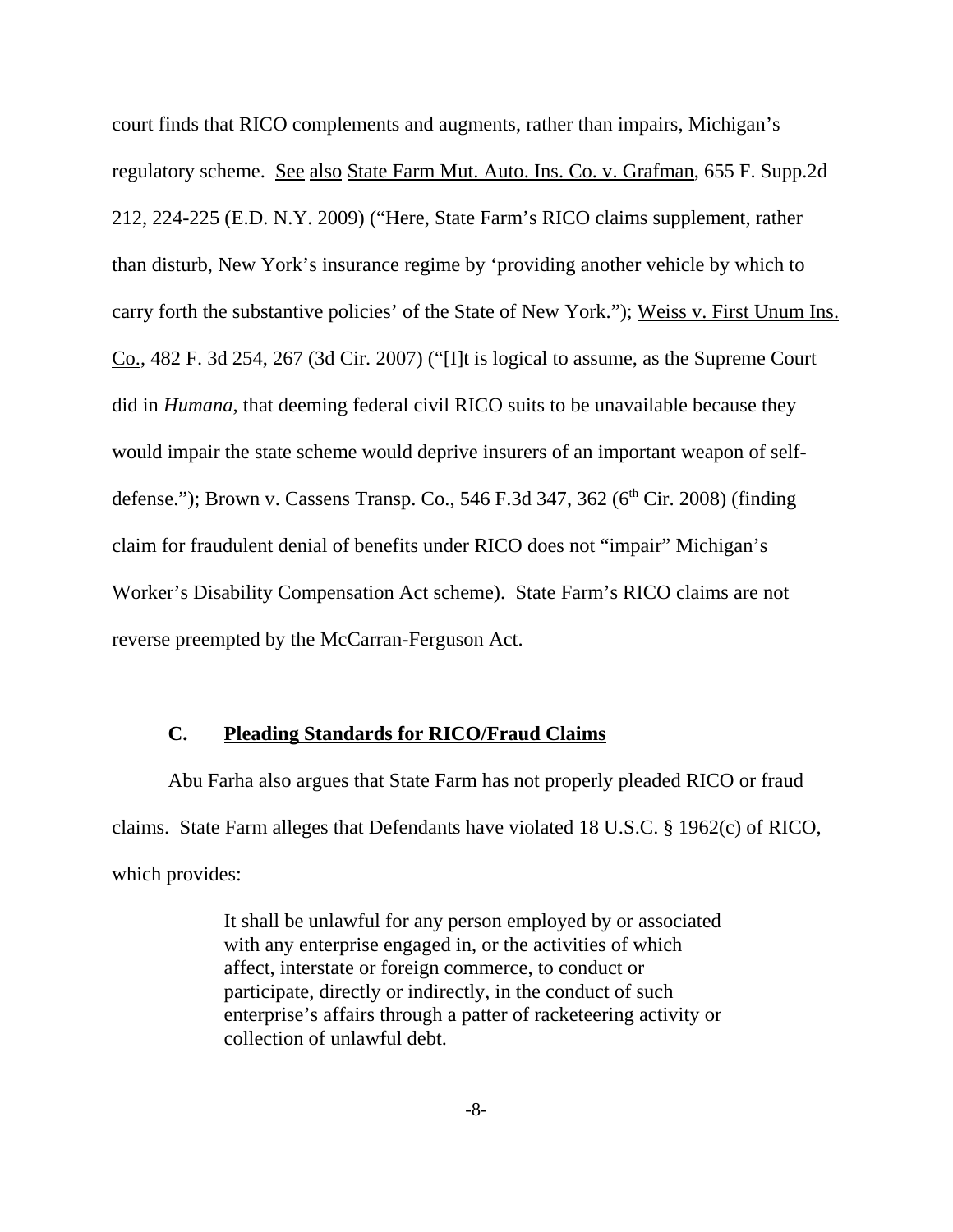18 U.S.C. § 1962(c). To state a RICO claim under this section, State Farm must plead the following elements: "(1) conduct (2) of an enterprise (3) through a pattern (4) of racketeering activity." Moon v. Harrison Piping Supply, 465 F.3d 719, 723 ( $6<sup>th</sup> Cir. 2006$ ) (quoting Sedima, S.P.R.L. v. Imrex Co., Inc., 473 U.S. 479, 496 (1985)). Abu Farha contends that State Farm has failed to properly allege (1) the existence of a RICO enterprise; (2) that Abu Farha participated in the conduct of the enterprise; and (3) the elements of mail fraud or fraud (racketeering activity).

As for the enterprise, Abu Farha argues that State Farm fails to allege any hierarchical structure or structure amenable to consensual decision making. State Farm is not required to make such allegations under RICO, however. The Supreme Court has described the requirement of a structure as follows:

> From the terms of RICO, it is apparent that an association-infact enterprise must have at least three structural features: a purpose, relationships among those associated with the enterprise, and longevity sufficient to permit these associates to pursue the enterprise's purpose. As we succinctly put it in *Turkette*, an association-in-fact enterprise is "a group of persons associated together for a common purpose of engaging in a course of conduct."

Boyle v. United States, 556 U.S. 938, 946 (2009) (citation omitted). The Court rejected the argument that an enterprise must have additional structural attributes such as a structural hierarchy, role differentiation, a chain of command, or consensual decisionmaking <u>Id.</u> at 947-48.

State Farm has sufficiently alleged the existence of an enterprise and that Dr. Abu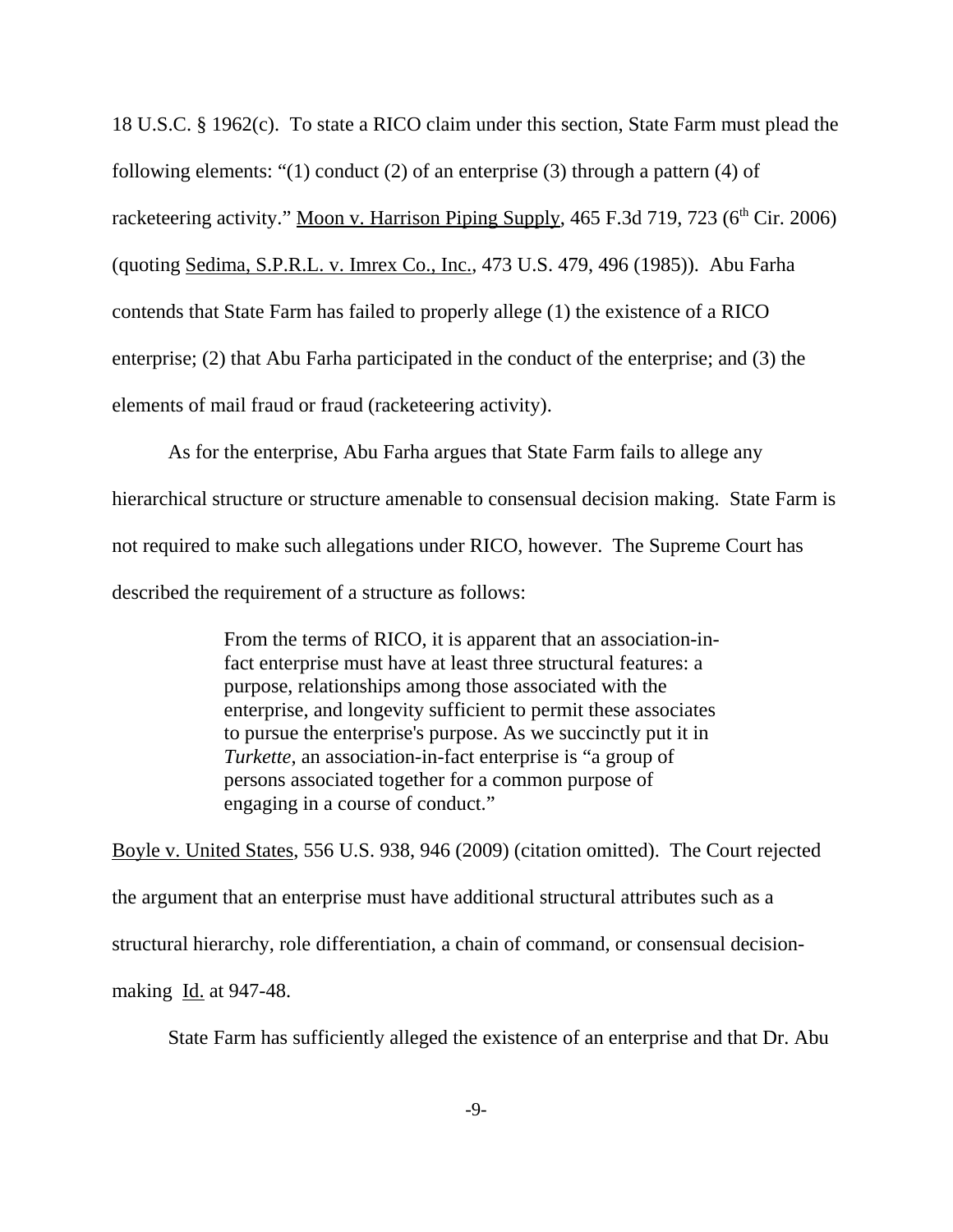Farha participated in it. State Farm alleged (1) the purpose of the enterprise (the submission of fraudulent claims); (2) the relationships between those associated with the enterprise (the doctors, physical therapy clinics, and the personal injury attorneys with whom they had quid pro quo cross-referral relationships); and (3) sufficient longevity to permit the enterprise's purpose (from October 2007 to the present). See Compl. at ¶¶ 4-9, 37-40. State Farm also alleged that "Dr. Abu Farha's role is essential to the success of the fraud scheme because Michigan law requires a prescription from a medical doctor . . . before a physical therapist can perform physical therapy services on a patient." Compl. at ¶ 26. State Farm alleges that Dr. Abu Farha provides predetermined diagnoses to patients and prescribes physical therapy that is not medically necessary. <u>See</u> Compl. at  $\P$  54-60. According to State Farm, upon re-examination, Dr. Abu Farha "renders the same predetermined diagnosis, and sends the patient back to the [defendant] Clinics for another four weeks of the same physical therapy."  $\underline{Id}$  at  $\P$  59.

Abu Farha also argues that State Farm has not alleged mail fraud with particularity – "what statements were fraudulent or how it claims any specific statements were fraudulent" – in compliance with Fed. R. Civ. P. 9(b). Abu Farha Br. at 22. State Farm has provided, however, attachments to the complaint listing the claims for which it contends Dr. Abu Farha provided a fraudulent diagnoses (and the dates those claims were mailed), examples of his allegedly fraudulent disability certificates, and his initial examination findings. Compl. at Exs. 1-A, 6, 7. In the context of a RICO action, State Farm has alleged fraud with sufficient particularity. "In complex civil RICO actions

-10-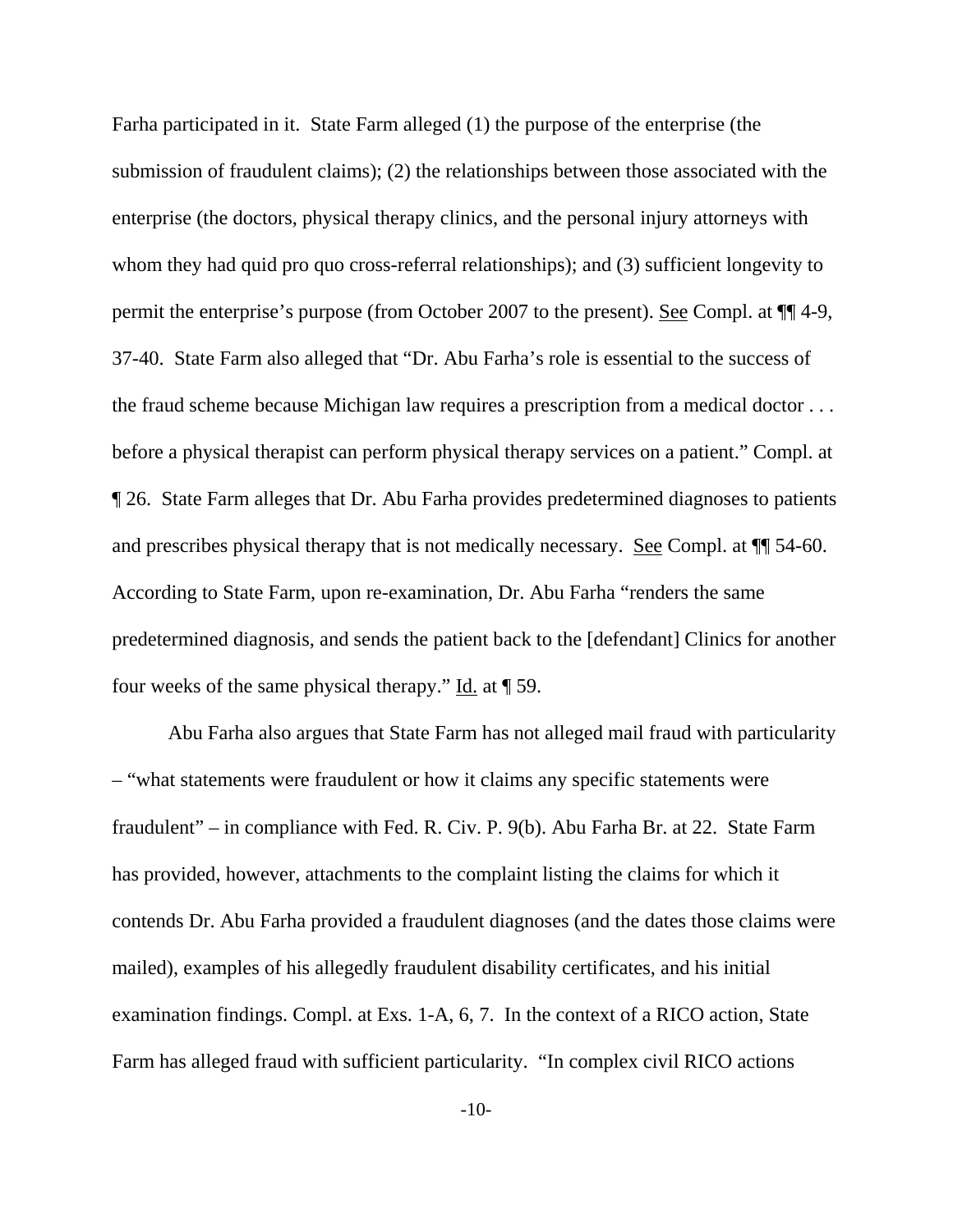involving multiple defendants, Rule 9(b) does not to require that the "temporal or geographic particulars of each mailing made in furtherance of the fraudulent scheme be stated with particularity, but only that the plaintiff delineate, with adequate particularity in the body of the complaint, the specific circumstances constituting the overall fraudulent scheme."Aiu Ins. Co. v. Olmecs Medical Supply, Inc., 2005 WL 3710370 (E.D. N.Y. Feb. 22, 2005) (citation omitted). In addition to the list of allegedly fraudulent claims, State Farm has specified the overall fraudulent scheme in the complaint, thereby satisfying the pleading requirements. The court will deny Abu Farha's motion on this point.

#### **D. Unjust Enrichment**

Abu Farha argues that State Farm cannot state a claim for unjust enrichment because an express contract – the insurance policy between State Farm and the insured – covers the same subject matter. State Farm contends that there is no contract between it and Abu Farha governing Abu Farha's submission of fraudulent claims. In any event, unless it is undisputed that there is an express contract between the same parties covering the same subject matter, State Farm is entitled to plead unjust enrichment as an alternative claim of relief. See, e.g., Durant v. Servicemaster Co., 159 F. Supp.2d 977, 983 (E.D. Mich. 2001) (Gadola, J.). The court will deny Abu Farha's motion in its entirety (as well as the joinder filed by Physiomatrix, Genex, Kazan, and Khanafer).

## **III. State Farm, Flannery, and Lefere's Motions to Dismiss Countercomplaint**

State Farm and its employee adjusters, Michael Flannery and Nicole Lefere, have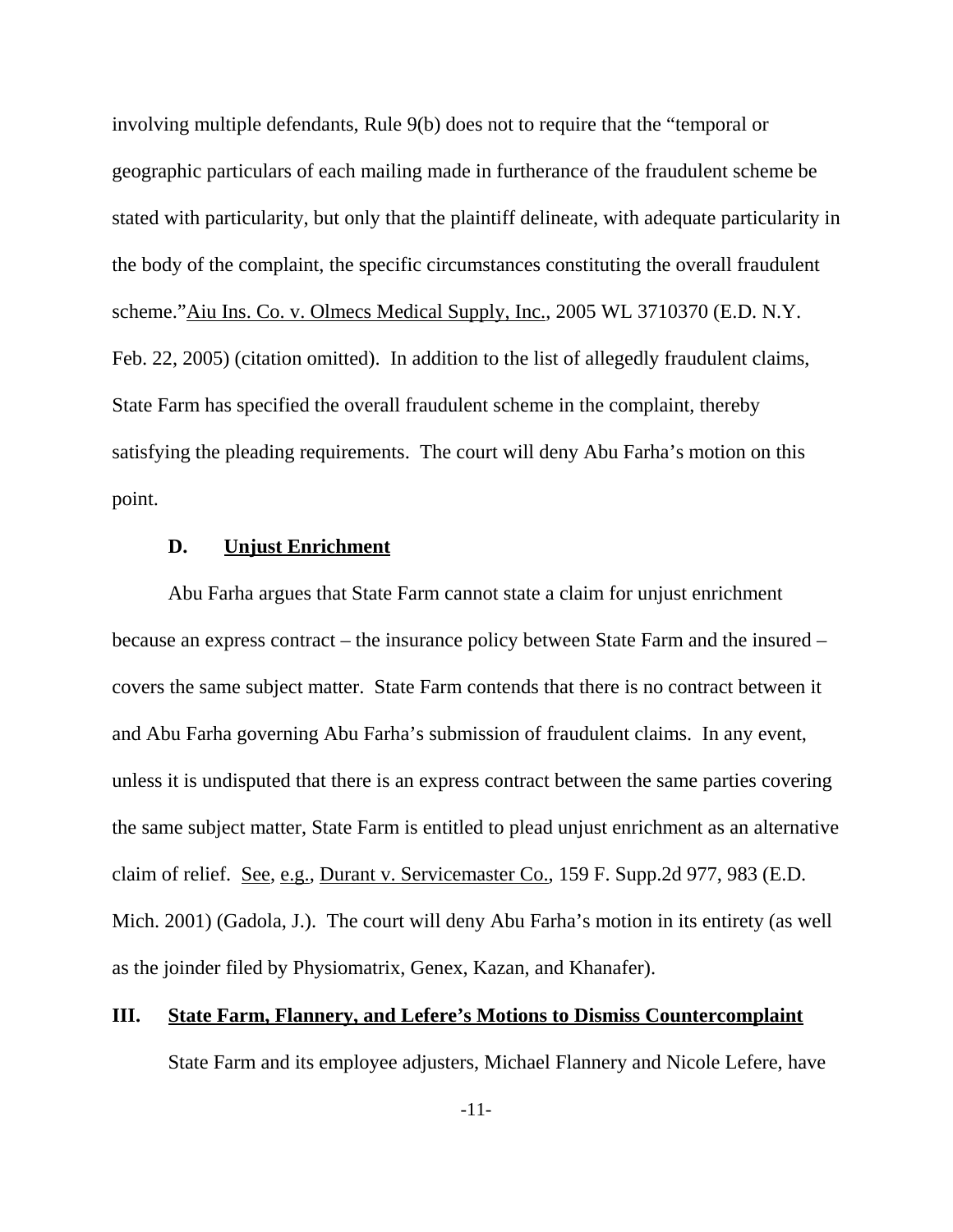filed motions to dismiss Physiomatrix and Genex's claims against them.

#### **A. Civil Rights Claims**

Physiomatrix and Genex ("the Clinics") allege that State Farm, Flannery, and Lefere created a scheme to deny payment of the Clinics' bills, based upon the Arabic descent of its healthcare providers, in violation of 42 U.S.C. §§ 1983, 1985(3), and 1986. Under § 1983, a plaintiff must allege (1) a deprivation of a right secured by the Constitution or federal statute; and (2) the alleged deprivation was committed under color of state law. American Mfrs. Mut. Ins. Co. v. Sullivan, 526 U.S. 40, 49-50 (1999). "To demonstrate a private conspiracy under § 1985(3) the plaintiff must prove (1) a conspiracy involving two or more persons, (2) for the purpose of depriving, directly or indirectly, a person or class of persons the equal protection of the laws and (3) an act in furtherance of that conspiracy (4) that causes injury to person or property, or a deprivation of a right or privilege of a United States citizen." Collyer v. Darling, 98 F.3d 211, 233 ( $6<sup>th</sup>$  Cir. 1996). The plaintiff must also show the conspiracy was motivated by racial or other class-based animus. Id. Section 1986 is designed to punish those who aid and abet Section 1985 violations; therefore, liability under § 1986 predicated on finding a violation of § 1985. Bartell v. Lohiser, 215 F.3d 550, 560 ( $6<sup>th</sup>$  Cir. 2000).

In the countercomplaint, the Clinics allege that State Farm "has initiated a broadscope concerted scheme to deny first party medical payments that have been charged by properly licensed healthcare professionals who are of Arabic, or other racial minority, backgrounds." Compl. at ¶¶ 6, 8. The Clinics fail to allege facts in support of this bare,

-12-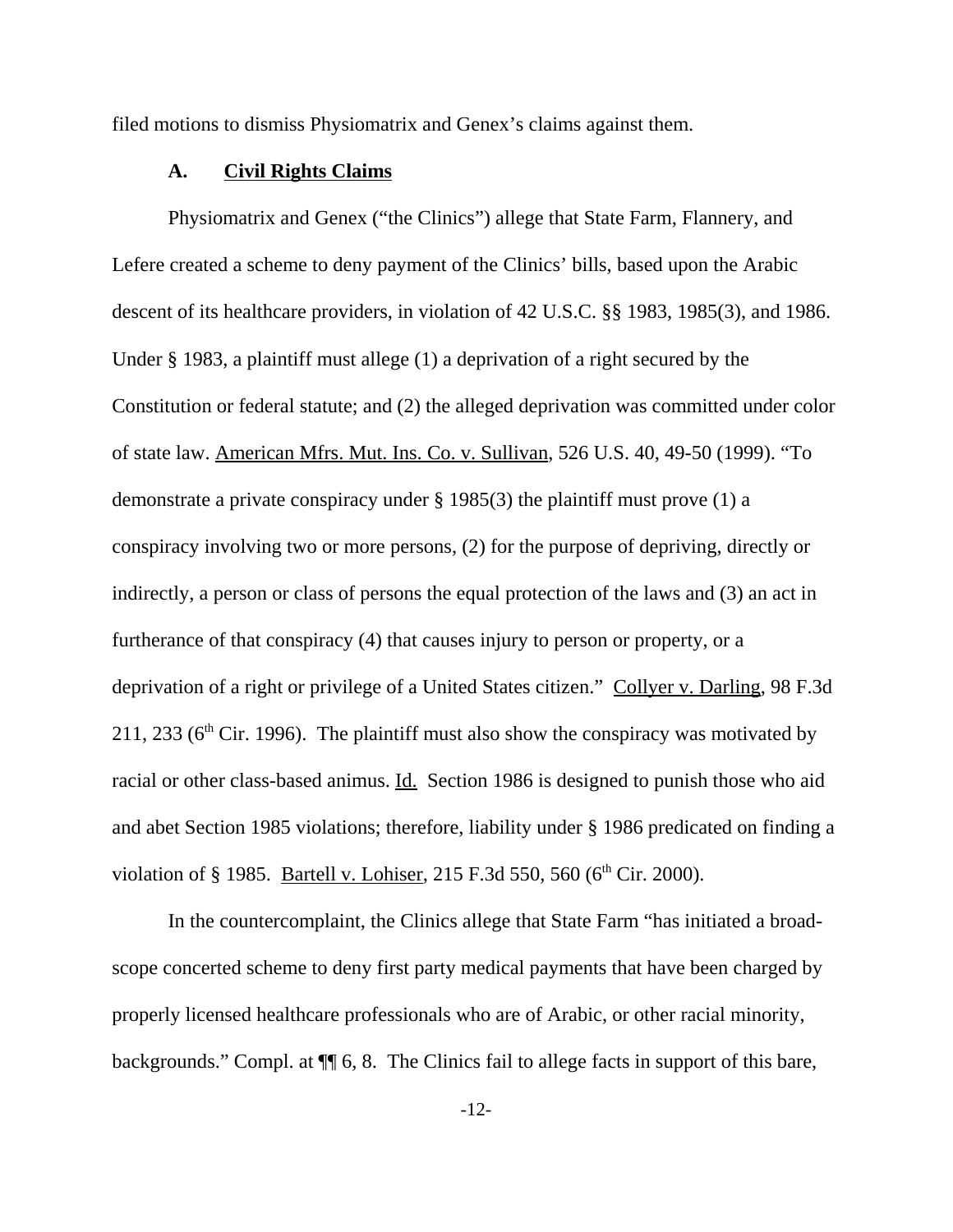conclusory allegation, however, particularly facts suggesting racial or other class-based animus. Indeed, in response to State Farm's motion, the Clinics invite the court to "merely look at the last names of the health care profession[als] involved in this action and understand the basis of the Clinics' allegations." Clinics' Br. at 13. This type of "unadorned, the-defendant-unlawfully-harmed-me accusation" is insufficient under Iqbal. 556 U.S. at 678.

The Clinics' failure to allege facts suggesting a discriminatory motive on the part of State Farm, Flannery, or Lefere is also fatal to their Elliot-Larsen Civil Rights Act claim. The ELCRA prohibits the denial of the "full and equal enjoyment" of a "place of public accommodation or public service" because of race or national origin. M.C.L. § 37.2302(a). Because the Clinics allege no facts raising even an inference of discrimination, their ELCRA claim must be dismissed.

The Clinics' claims under § 1983 fail for the additional reason that State Farm, Flannery, and Lefere are not state actors. Sullivan, 526 U.S. at 50 (holding private insurer's decision to withhold payment for disputed medical treatment under workers' compensation scheme not attributable to the state). The Clinics contend that State Farm is a state actor because it adjudicates some claims assigned to it by the Assigned Claims Facility ("ACF"). (It is not clear how many claims in this case were assigned to State Farm by the ACF.) The ACF is a statutory mechanism through which individuals injured in auto accidents and who are uninsured or underinsured may obtain No-Fault benefits. The ACF is maintained through an assessment on private insurers. The Michigan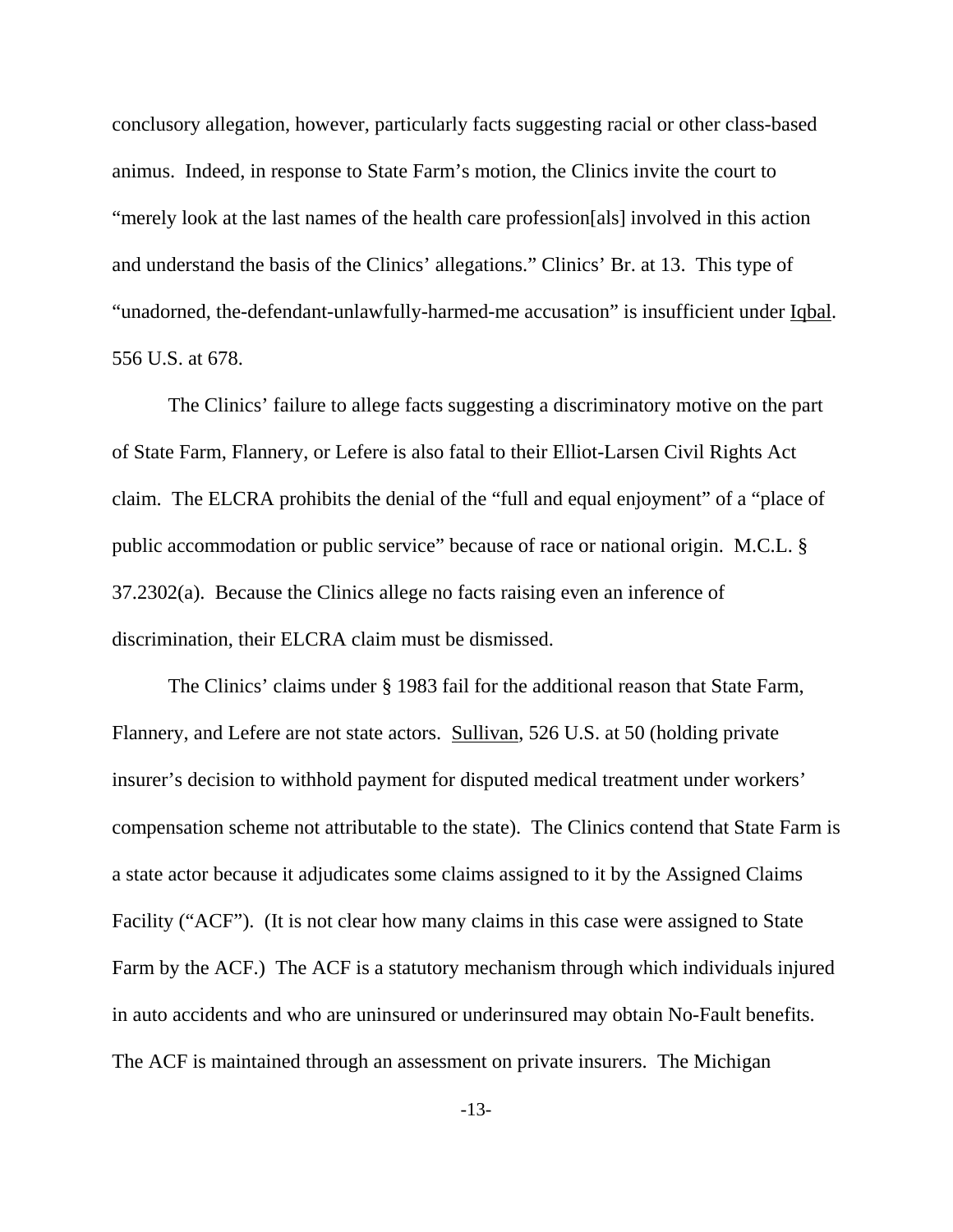Secretary of State is charged with organizing and maintaining the ACF. Once the ACF assigns a claim to a private insurer like State Farm, the insurer evaluates the claim pursuant to its own policies and procedures. The fact that State Farm is assigned some claims from the ACF is not sufficient to make it a state actor subject to constitutional standards. Sullivan, 526 U.S. at 52 ("Action taken by private entities with the mere approval or acquiescence of the State is not state action.").

Indeed, the Supreme Court has held that a private insurer's decision to withhold payment for disputed medical treatment under a workers' compensation scheme was not attributable to the state. Sullivan, 526 U.S. at 51 ("The mere fact that a business is subject to state regulation does not by itself convert its action into that of the State for purposes of the Fourteenth Amendment."). The Court found that there was not "a sufficiently close nexus between the State and the challenged action of the regulated entity so that the action of the latter may be fairly treated as that of the State itself." Id. at 52. Sullivan is directly on point here and it precludes the Clinics' § 1983 claims.

The court will dismiss the Clinics' claims pursuant to §§ 1983, 1985(3), 1986, and the Elliot-Larsen Civil Rights Act.

#### **B. RICO Claims**

The Clinics contend that State Farm is refusing to pay claims submitted by the Clinics without reviewing whether the claims are payable under the No-Fault Act. The Clinics allege that State Farm, its employees, and purported "independent" medical examiners conspired to wrongfully issue automatic claim denials submitted by the

-14-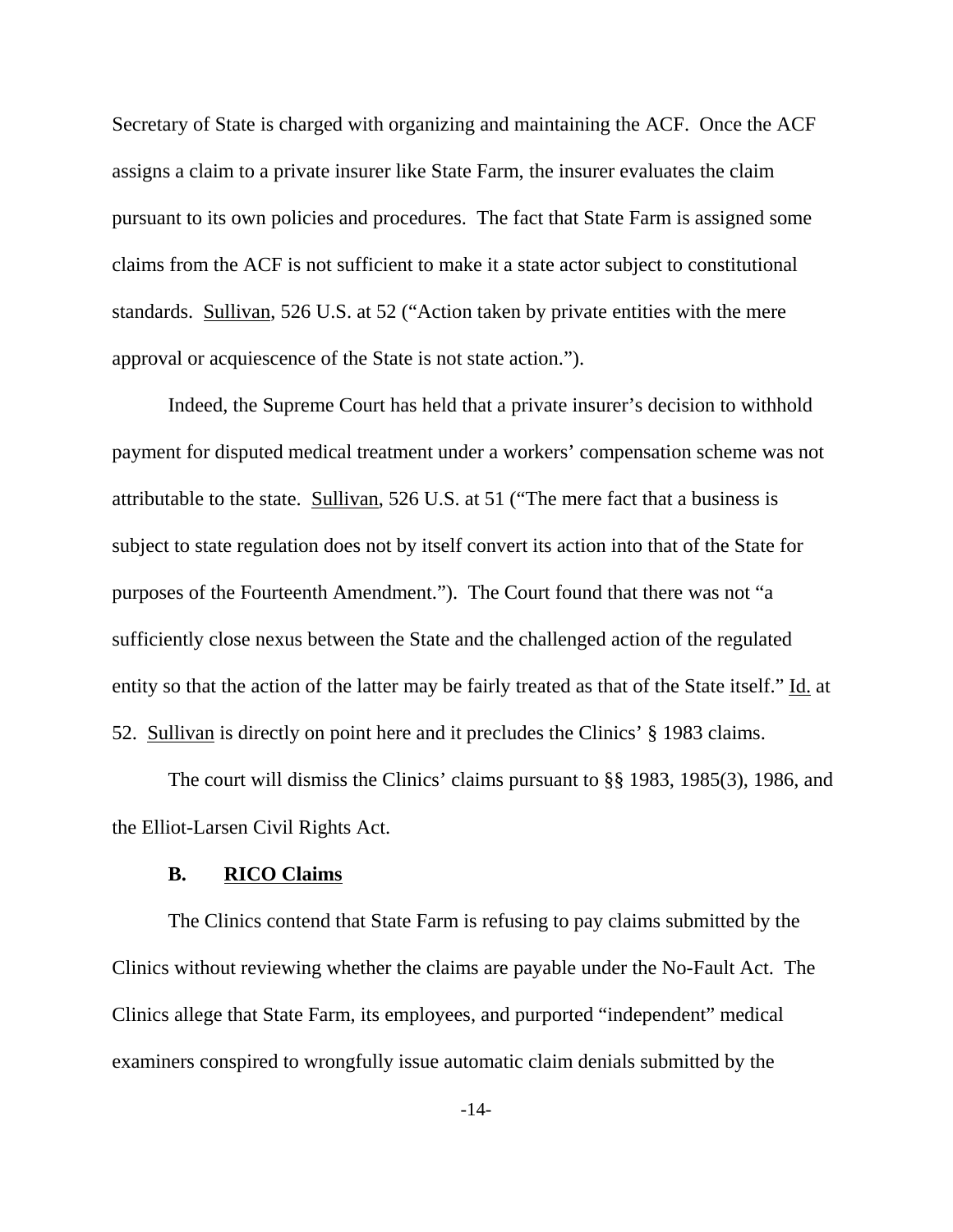Clinics. According to the Clinics, State Farm committed mail fraud by issuing "investigation letters" to them and Explanation of Review forms containing false information about why claims were being denied.

"Mail fraud consists of '(1) a scheme to defraud, and (2) use of the mails in furtherance of the scheme.' 'A scheme to defraud includes any plan or course of action by which someone uses false, deceptive, or fraudulent pretenses, representations, or promises to deprive someone else of money.' . . . When pleading predicate acts of mail or wire fraud, in order to satisfy the heightened pleading requirements of Rule 9(b), a plaintiff must '(1) specify the statements that the plaintiff contends were fraudulent, (2) identify the speaker, (3) state where and when the statements were made, and (4) explain why the statements were fraudulent.'" Heinrich v. Waiting Angels Adoption Serv. Inc., 668 F.3d 393, 404 ( $6<sup>th</sup>$  Cir. 2012) (citations omitted).

The Countercomplaint alleges that in 2011, "the State Farm Defendants commenced their predetermined pattern of activity to wrongfully deny each and every claim submitted" through Physiomatrix and Genex. Countercompl. at ¶¶ 44-45. The Clinics further allege that the State Farm Defendants "would issue through the United States Mail form 'investigation letters' at various stages of the claim process, which contained false and misleading information and statements as to the propriety of the charges sought to be paid to Plaintiffs." Id. at  $\P$  47. "Subsequent to the issuance of the purported 'investigation letters,' the State Farm Defendants again utilized the United States Mail to issue predetermined explanation of benefit ("EOB") letters, which

-15-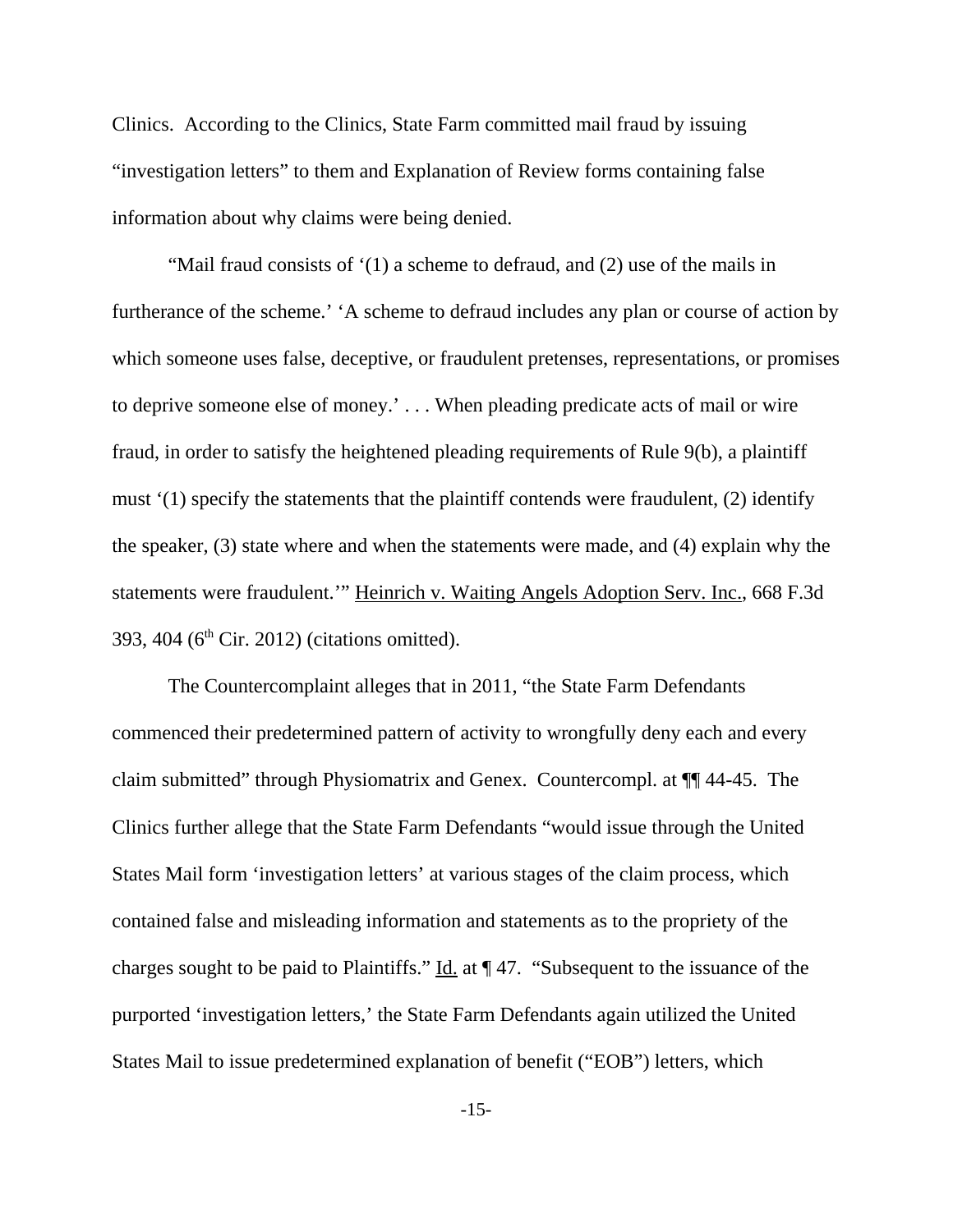contained false and misleading information and statements as to the propriety of the charges sought to be paid to Plaintiffs, in order to fraudulently deny the payment of benefits due and owing under the Act." Id. at 49. See also Countercompl. at ¶¶ 108-113.

The Clinics allege that the "information contained in the [investigation letters] . . . implying a basis to deny claims and the information denying such claims was false, was false when made, and was known by the author of such letters to be false when made." Id. at ¶ 109. The Clinics do not specify, however, what "information" in the investigation letters or explanation of benefit letters was false. Nor do they specify the claims that State Farm has allegedly fraudulently denied. The Clinics' bare allegations of fraud do not satisfy Rule 9(b) particularity requirement and do not sufficiently allege predicate acts of racketeering to state a claim under RICO.

Indeed, the Clinics' claim is essentially that State Farm did not remit payment as required under its insurance policies – this claim sounds in contract, not fraud. See Chamberlin v. Hartford Financial Serv., Inc., 2005 WL 2007894 at \*2-3 (S.D.N.Y. Aug., 19, 2005) (dismissing RICO claim because insurer's failure to pay healthcare provider's claims sounded in contract, not fraud). Therefore, the court will dismiss the Clinics' RICO claims.

## **C. Tortious Interference**

In order to plead tortious interference with contract, the Clinics must plead the following elements: (1) the existence of a contract; (2) a breach; and (3) unjustified instigation of the breach by the defendant. Mahrle v. Danke, 216 Mich. App. 343, 350

-16-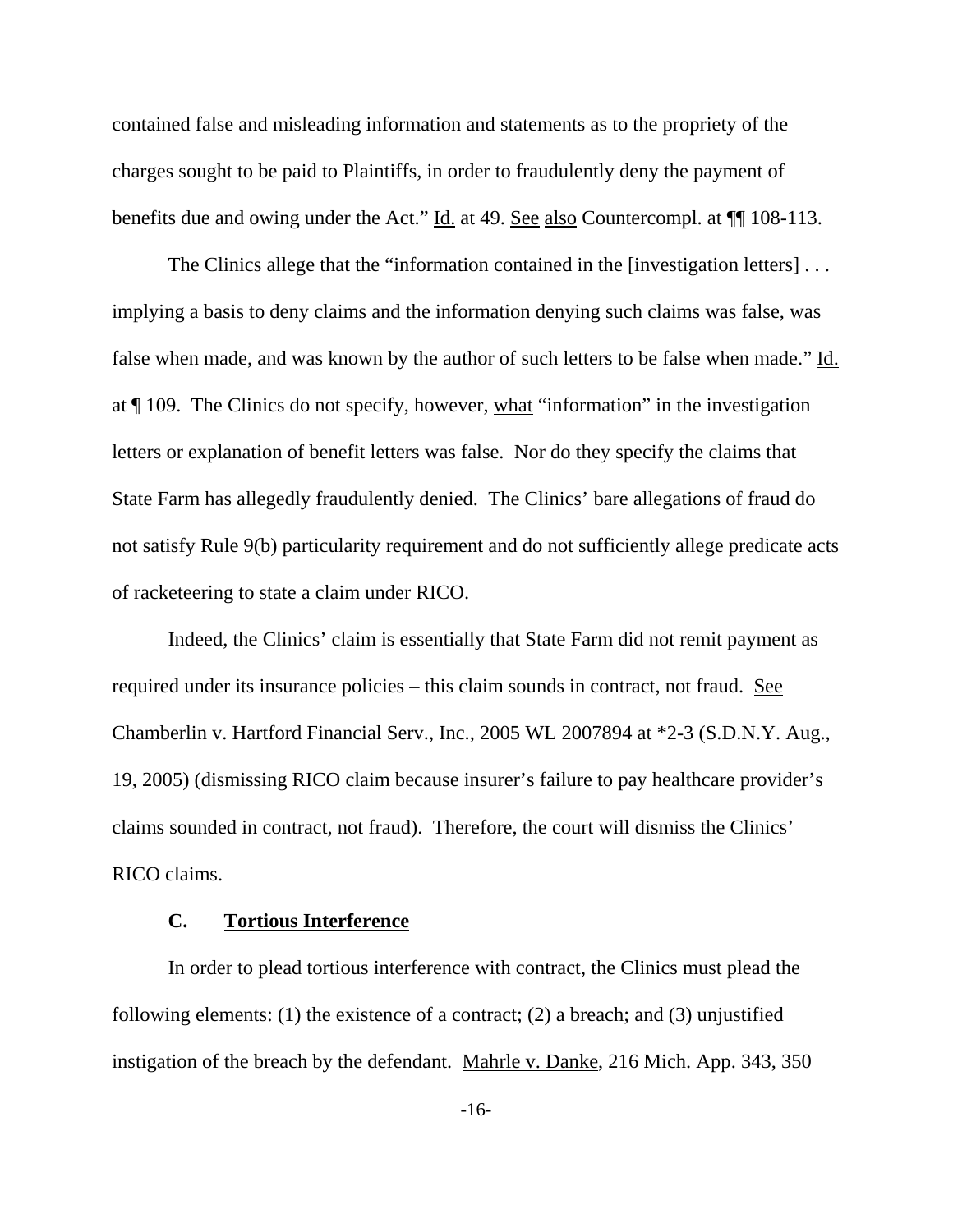(1996). The elements of a claim of tortious interference with business expectancy are: "(1) the existence of a valid business relation (not necessarily evidenced by an enforceable contract) or expectancy; (2) knowledge of the relationship or expectancy on the part of the defendant interferer; (3) an intentional interference inducing or causing a breach or termination of the relationship or expectancy; and (4) resulting damage to the party whose relationship or expectancy has been disrupted." Wausau Under. Ins. Co. v. Vulcan Development, Inc., 323 F.3d 396, 404 (6<sup>th</sup> Cir. 2003).

The Clinics allege that State Farm has tortiously interfered with their relationships with their patients who are insured by State Farm by issuing blanket denials of claims. The Clinics contend that it has become cost-prohibitive for them to treat patients who hold State Farm policies. The Clinics allege that they have a valid business relationship with their patients and that State Farm has damaged those relationships by failing to pay insurance claims. The Clinics have not, however, identified any specific patient relationship adversely affected, or patients that they turned away because they held State Farm policies. Accordingly, the Clinics' allegations do not have the requisite factual support to satisfy Iqbal. See Wilkey v. Hull, 366 Fed. Appx.  $634$  ( $6<sup>th</sup>$  Cir. 2010) ("Absent some factual allegation that [the defendant's] actions ended or prevented a business relationship, [the plaintiff] does not state a claim.").

## **D. Michigan Uniform Trade Practices Act**

State Farm seeks dismissal of the Clinics' Michigan Uniform Trade Practices Act claims, because the MUTPA does not provide for a private right of action. It is true that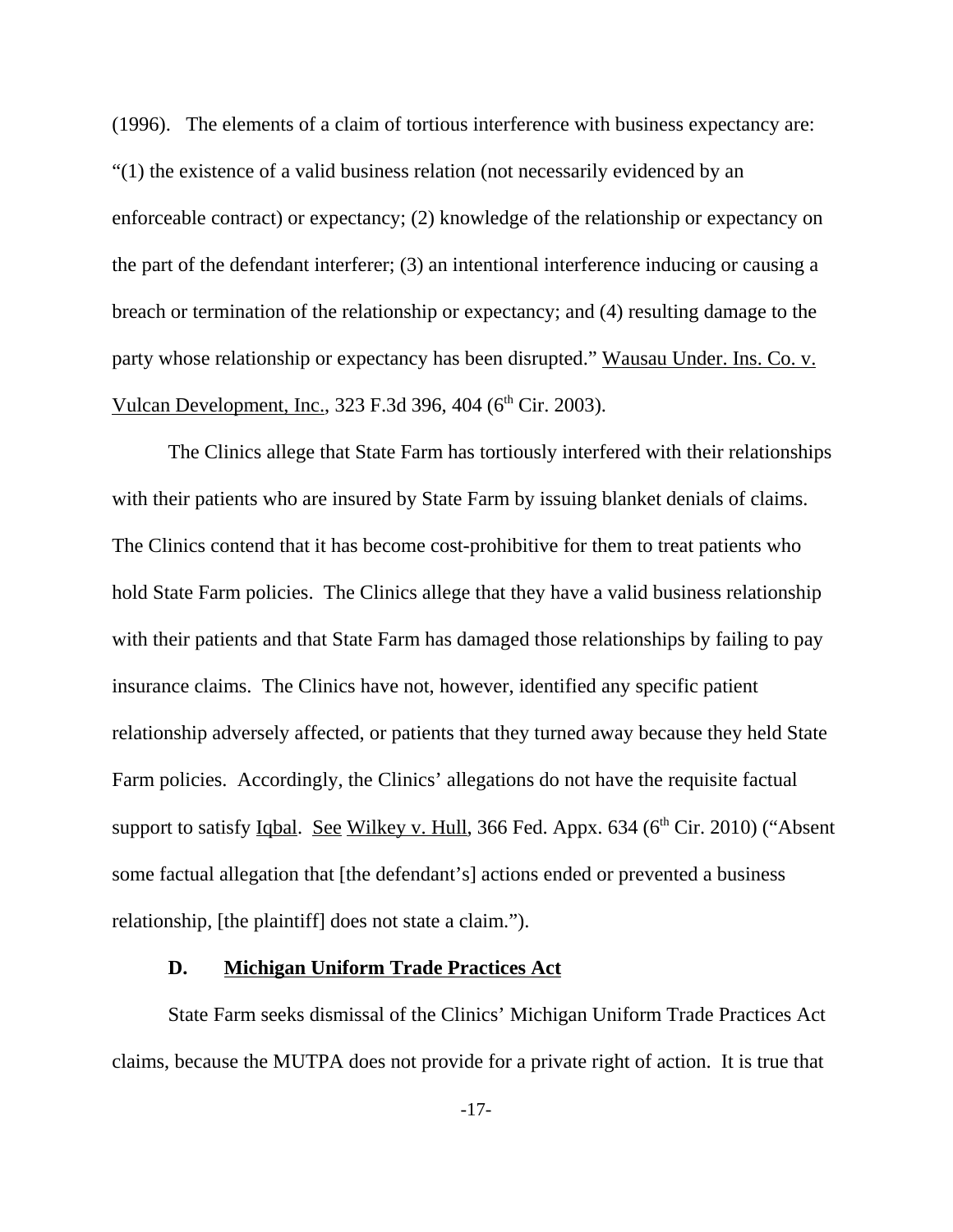the MUTPA does not generally provide for a private right of action; however, the Clinics cite "§ 500.2006 of the UTPA, which requires that an insurance company be penalized at a rate of 12% per annum for the untimely payment of benefits. Section 500.2006 is an exception to the general rule that a private cause of action does not exist under the UTPA." Geer v. Amex Assurance Co., 2010 WL 2681160 at \*2-3 (E.D. Mich. Jul. 6, 2010). To the extent the Clinics seek penalty interest under the MUTPA, they have pleaded a viable claim; to the extent they seek other relief under the MUTPA, their claim will be dismissed.

The court will grant in part the State Farm defendants' motions, dismissing the civil rights, RICO, and tortious interference claims, while allowing the MUTPA interest claim to proceed.

## **E. Request to Amend Countercomplaint**

In their response brief, the Clinics request that they be given the opportunity to amend their countercomplaint if the court finds any of their claims deficient. The Clinics' request is not properly before the court. They have filed neither a motion to amend nor a copy of the proposed amended pleading. See L.R. 15.1; Begala v. PNC Bank, Ohio, N.A., 214 F.3d 776, 783-84 (6th Cir. 2000); D.E. & J. Ltd. Partnership v. Conaway, 284 F. Supp.2d 719 (E.D. Mich. 2003); Louisiana Sch. Empls. Ret. Sys. v. Ernst & Young, LLP, 622 F.3d 471, 486 (6th Cir.2010)). The court is unable to discern how the Clinics propose to amend their complaint or whether such amendments would cure the deficiencies outlined here. Therefore, the Clinics' request is denied.

-18-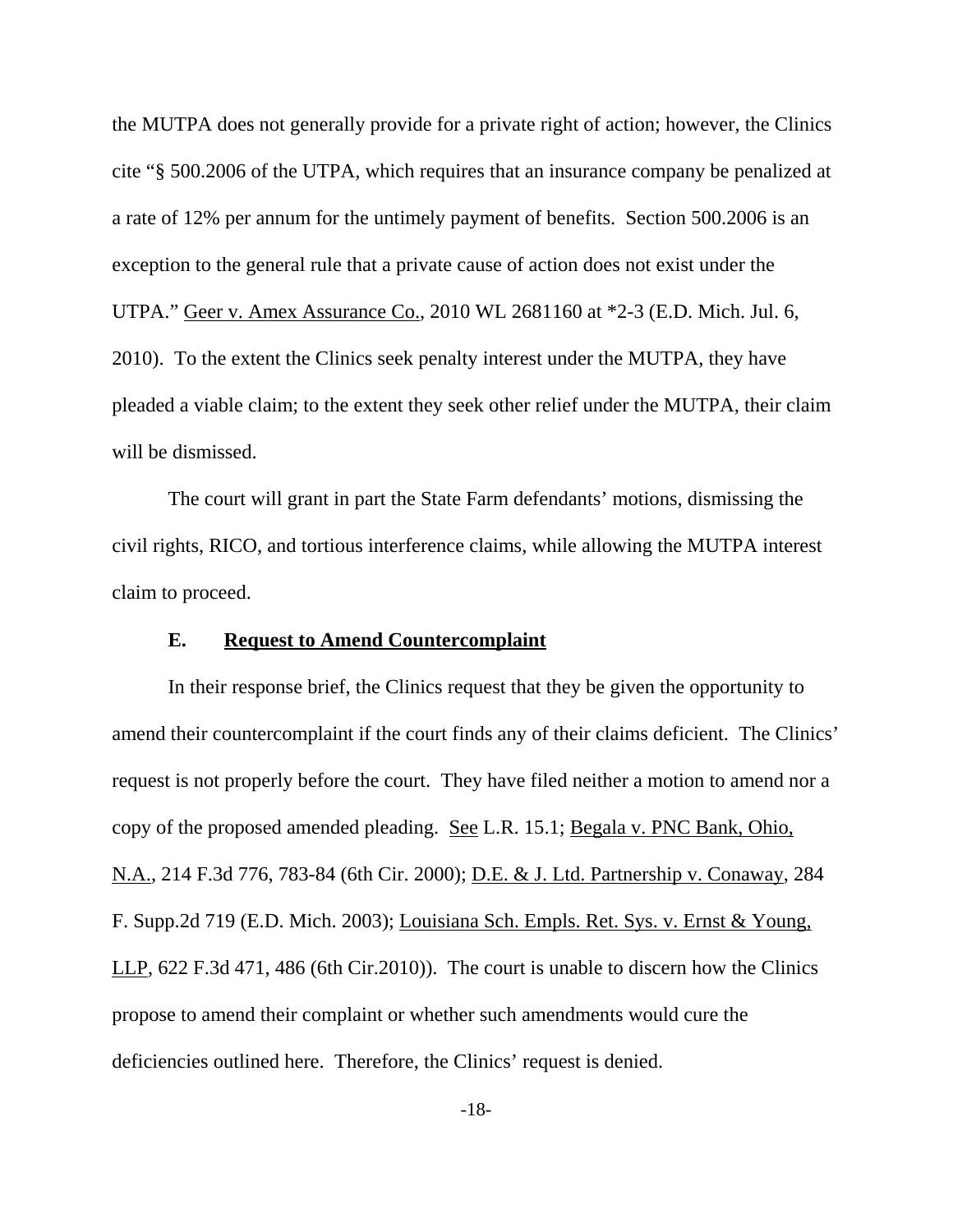### **IV. Kevin Clinton and Ruth Johnson's Motions to Dismiss**

The Clinics want the court to order Commissioner of Insurance Kevin Clinton, who regulates insurance in Michigan, to suspend, revoke, or limit the authority of State Farm or order State Farm to cease and desist its illegal actions toward the Clinics. The Clinics want the court to order Secretary of State Ruth Johnson, as administrator of the ACF, to order State Farm to cease and desist its illegal actions toward the Clinics. The Clinics are seeking only injunctive and declaratory relief against Clinton and Johnson.

The Clinics have not properly pleaded claims against Clinton or Johnson. These claims are barred by Eleventh Amendment immunity. Pennhurst State Sch. & Hosp. v. Halderman, 465 U.S. 89, 98-101 (1984). The Clinics contend that their claims fall within the narrow exception to Eleventh Amendment immunity set forth in Ex Parte Young, 209 U.S. 123 (1908). However, *"Young* abrogates a state official's Eleventh Amendment immunity when a suit challenges the constitutionality of a state official's *action*." Children's Healthcare Is a Legal Duty, Inc. v. Deters,  $92$  F.3d 1412, 1415 ( $6<sup>th</sup>$  Cir. 1996). Here, the Clinics do not allege any unconstitutional action on the part of Clinton or Johnson; rather, they allege unconstitutional action by State Farm. These allegations are insufficient to overcome Eleventh Amendment immunity. See id. (Moreover, as discussed above, State Farm is not a state actor subject to constitutional standards.) Accordingly, the court will grant Clinton and Johnson's motions to dismiss the Clinics' claims against them.